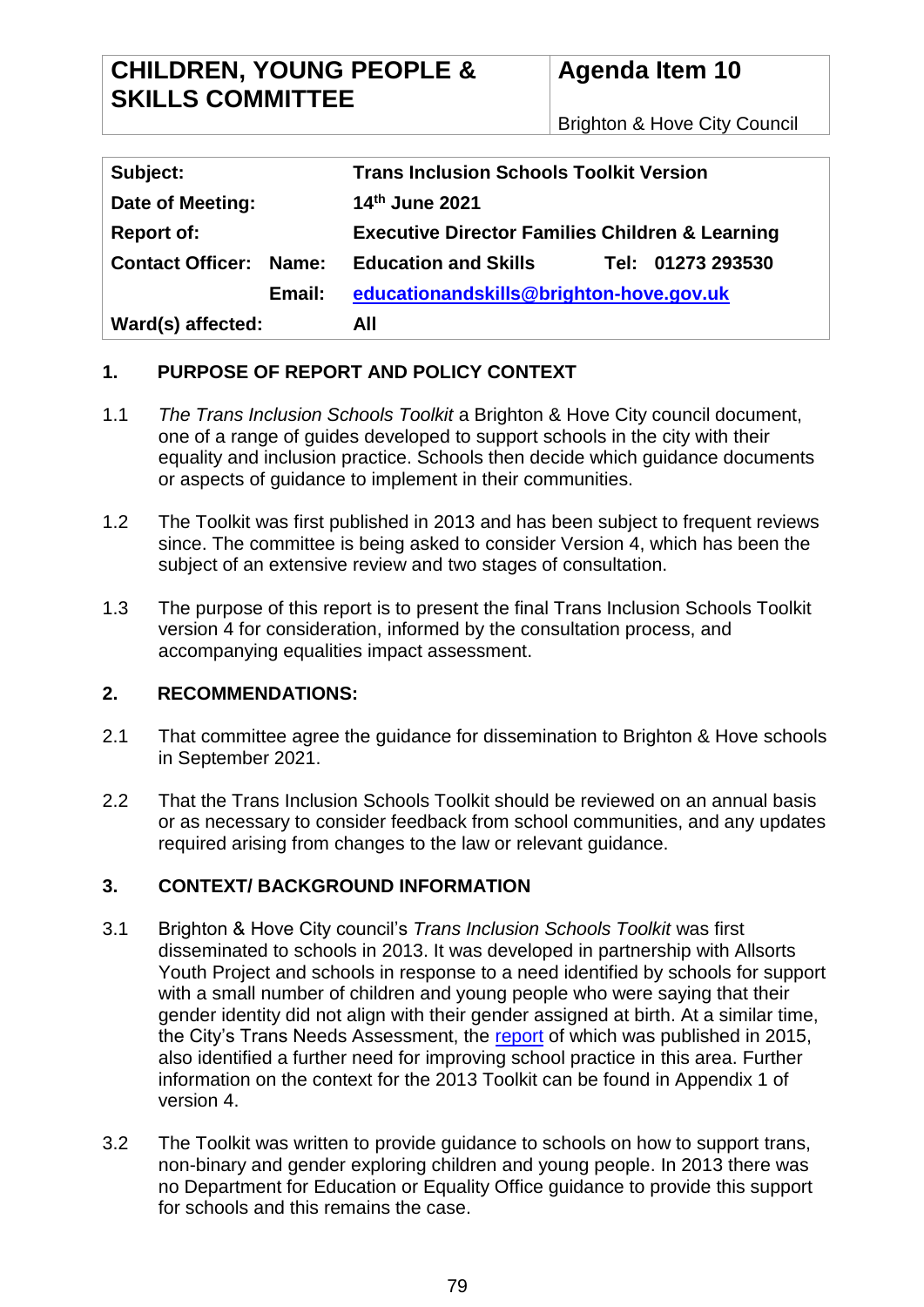- 3.3 The Toolkit has been used by a range of other local authorities and promoted as good practice by a range of services.
- 3.4 There remains a need for a *Trans Inclusion Schools Toolkit.* Lesbian, gay, bisexual and trans children and young people remain a vulnerable group within Brighton & Hove. This is a complex area in which schools continue to benefit from guidance to assist them in understanding how to promote the welfare of trans pupils and navigate individual issues.
- 3.5 Consultation began on version 4 of the Toolkit in September 2020. Consultation was challenging during the pandemic because there were more immediate priorities for some of the stakeholders. However, in the Autumn Term 2020, opportunities for engaging with Version 4 were provided to school staff and governors via training sessions. National LGBT organisations were consulted via email. There were also consultation meetings with sexual and domestic violence community and voluntary sector partners in the city via TEAMs. Feedback was also sought from Brighton & Hove's Standing Advisory Council for Religious Education, the two local diocese and colleagues in other local authorities. Transgender Trends Schools Resource Pack and Equality Impact Assessment on an earlier version of the Trans Inclusion Schools Toolkit were read as were emails sent to the council raising concerns about the Toolkit.
- 3.6 This first phase of consultation led to significant changes including:
	- clarifying what is meant by 'trans' and using definitions for key terms from national organisations
	- reminding schools about the importance of equality impact assessing when policies are changed
	- reminding schools about ensuring safety for all pupils and students in all areas of the school and for pupils and students to report when they are feeling unsafe
	- adding a section on intersectionality
	- adding a section on governor duties
	- making clear that support for children and young people to explore their identity in a range of ways does not and should not assume a child or young person is on any one pathway or journey
	- guidance on balancing the needs of different groups including those with strongly held religious beliefs
	- reference to September 2020 non-statutory quidance from the Department [for Education](https://www.gov.uk/guidance/plan-your-relationships-sex-and-health-curriculum) in relation to the delivery of sex, relationships and health education.
- 3.7 The re-drafted version of the Toolkit was then sent as part of an online consultation directly to all school governors in March 2021. Head teachers of Brighton & Hove Infant, Junior, Primary, Secondary and Special schools were then asked to send the consultation out to all members of staff and all parents and carers. Secondary schools were also asked to send to Year 10 students. These requests were made via email, schools bulletin and Head teacher meetings. School communities were chosen as the audience for this wide consultation because the guidance is relevant to these settings and written for school staff and governors.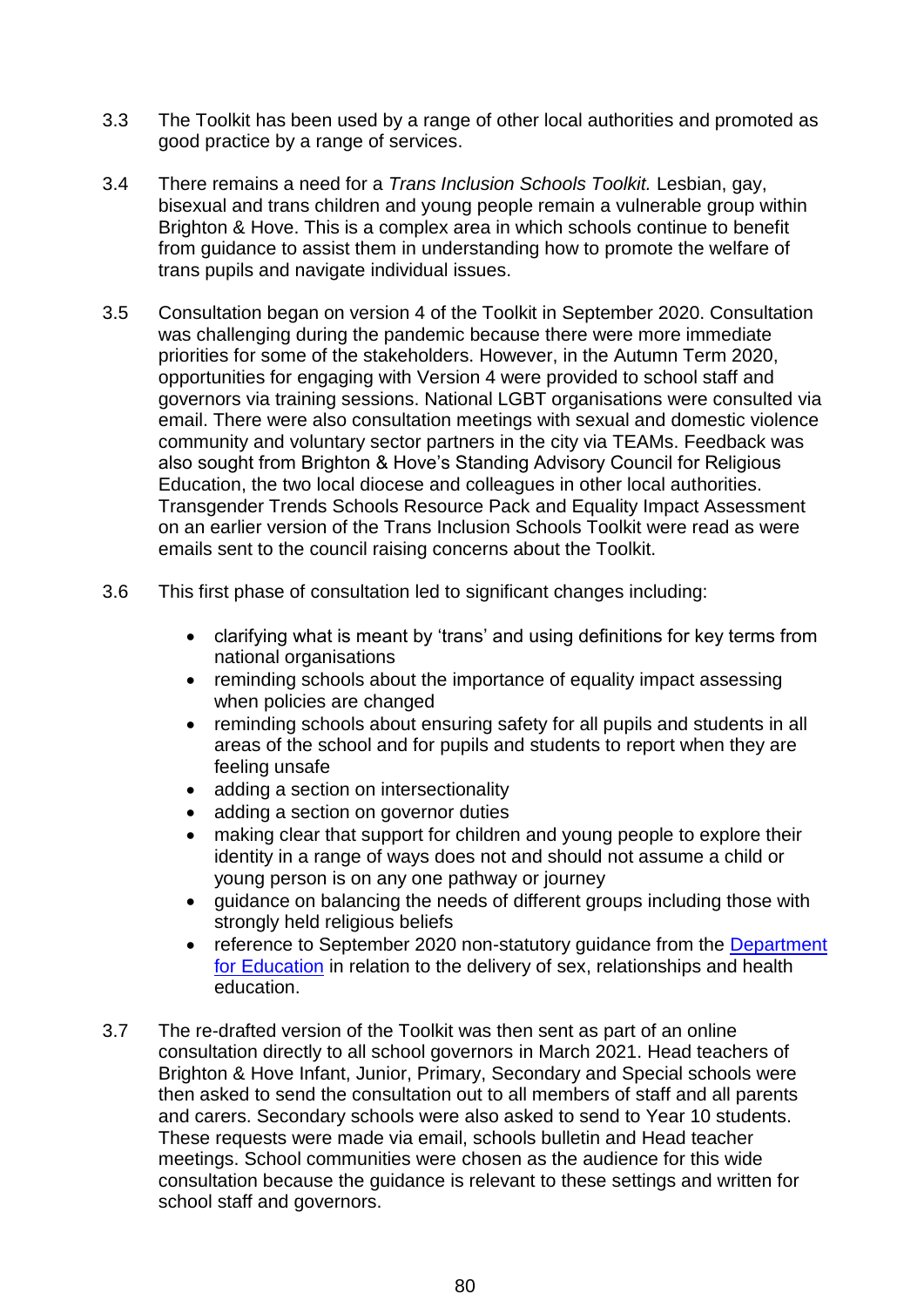- 3.8 A consultation [report](https://infogram.com/1pnjv9z79d1yvqbz3v7z7jl63dsm9lxv7d3?live) has been written. In summary, the majority of those who responded to the survey consider the Toolkit to be important guidance and are in support of its contents. However, the consultation also shows that views on how best to support trans pupils is divided with concerns expressed about whether the guidance is detrimental to the wellbeing of girls. Having carefully reviewed the Toolkit again, it is felt that the Toolkit offers sufficient guidance on how to balance the needs of all groups. The Equality & Anti-Bullying, PSHE and Safeguarding Services and BHISS are continuing to offer support to schools on how to address sexist and sexual bullying and harassment and peer on peer abuse.
- 3.9 In March 2021, consultations via TEAMs were held with a total of 12 young people from the Hangleton and Knoll Project, Brighton Youth Council, Brighton Youth Centre, and Allsorts Youth Project. The young people spoken to were all supportive of the approach taken in the Toolkit.
- 3.10 In response to the this and the school-based consultations a number of further amendments were made:
	- Added sentence about value of schools as diverse communities (young people's consultation)
	- Added sentence about trans and non-binary pupils being a small group within school (staff consultation)
	- Clarified that the Toolkit is not about staff and added a section about staff needs above the signposting in section 7 (staff feedback)
	- Added to principles: "There is more than one way to be a boy or a girl" (parent feedback)
	- Changed how we referred to discussions about language (staff feedback)
	- Sex assigned at birth (parent feedback) changed to sex registered at birth (as used in the census 2020)
	- Added example to gender expression section (young people's feedback)
	- Changed definition of Intersex to include differences in sex development (from Autumn term consultation, but just added)
	- Changed definitions of trans boy and trans girl (staff feedback)
	- Added illustration of spectrums, as this was not always understood in consultation responses
	- Added that the council recommend written record of EIA (staff feedback)
	- Clarified we mean only social transition in school context (parent feedback)
	- Separated a paragraph in safeguarding section to highlight guidance that schools will seek to inform and involve parents (staff feedback)
	- Clarified that one member of staff shouldn't hold a disclosure on their own (feedback from Autumn term)
	- Added sentence in introduction to whole school approach about all members of the community are equally valued (parent feedback)
	- Added reminder of where schools can seek support for work on other equality issues to support balance (parent feedback)
	- Added need for 'all' staff to have training (staff feedback)
	- Added bullet point about listening to parent concerns respectfully (parent and staff feedback)
	- Added sentence about complaints policy (Autumn term feedback)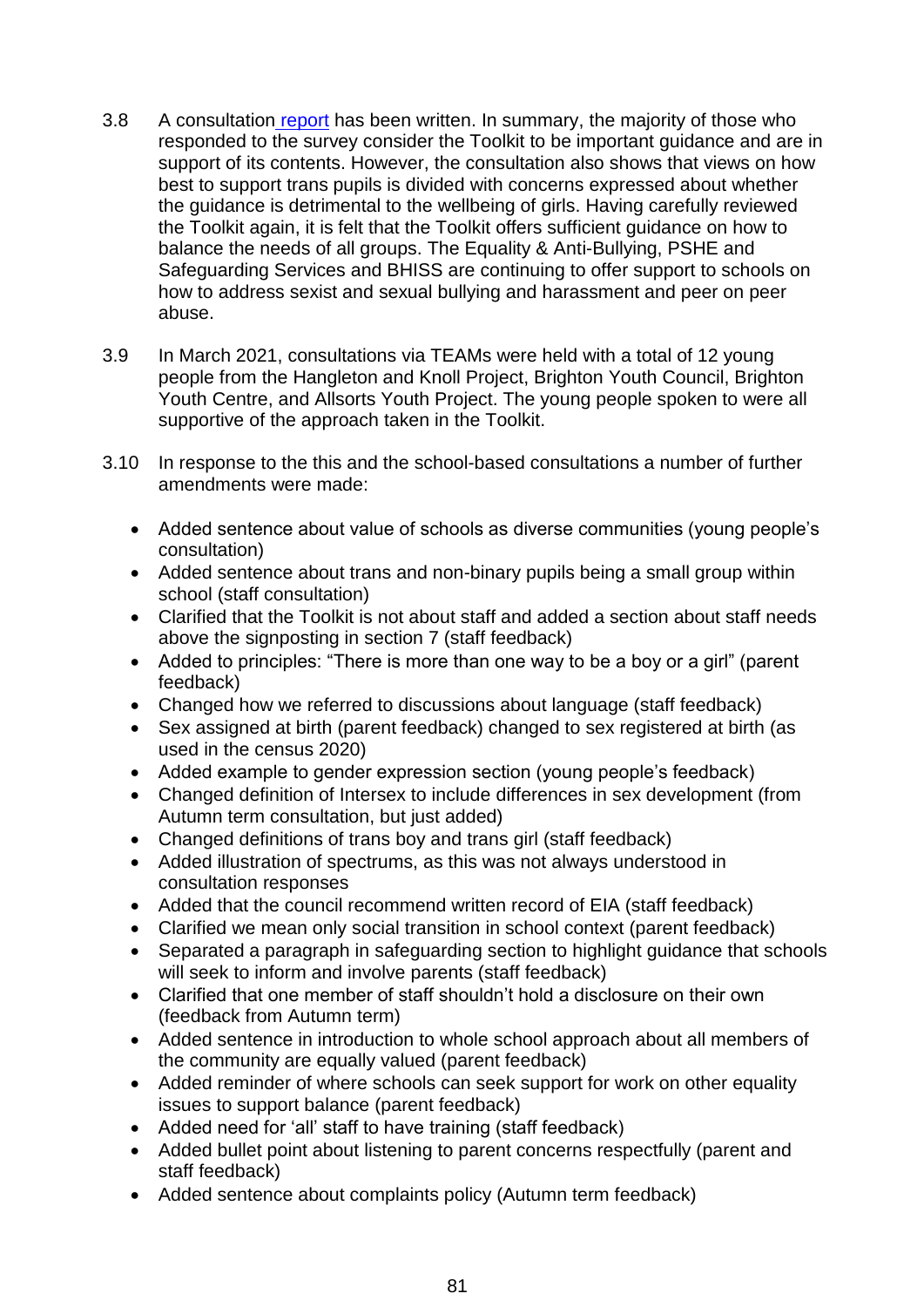- Added reference to 'banter' in bullying section (young people's feedback)
- Deleted sentence 'binary notions of sex and gender' (parent and staff feedback)
- Added 'diversity' of faith views so as not to imply people of faith think and believe in the same way (staff feedback)
- Added sentence about staff needing training to manage difficult conversations (staff feedback)
- Added puberty to list of resources schools can access from PSHE / BEEM (parent feedback about puberty as difficult time)
- Added sentence about long wait times for treatment (staff feedback)
- Clarified the Toolkit is not advocating removal of single sex spaces (staff and parent feedback)
- Changed order of uniform section (student feedback)
- Changed reference to sanitary bins to bins for menstrual products (staff feedback)
- Reviewed name change section (staff feedback).
- 3.11 An Equality Impact Assessment was carried out alongside the review of version 4 of the Toolkit.
- 3.12 Not all the feedback given in the extensive consultation led to changes in the Toolkit. The approach taken within version 4 of the Toolkit aligns with that taken by Brighton & Hove City Council on [gender diversity](https://www.brighton-hove.gov.uk/content/council-and-democracy/equality/gender-diversity-brighton-hove) and the January 2021 [Notice of Motion, Joint Green, Labour and Conservation Groups, Trans Inclusion.](https://present.brighton-hove.gov.uk/documents/s162132/Item%20102%20Trans%20Motion%20NoM%20Grn%20Lab%20ConGrp.pdf)

# **4. ANALYSIS & CONSIDERATION OF ANY ALTERNATIVE OPTIONS**

4.1 This is a review of an existing guidance for schools.

## **5. COMMUNITY ENGAGEMENT & CONSULTATION**

5.1 Please see sections 3.6, 3.7, 3.8 and the Equality Impact Assessment.

## **6. CONCLUSION**

6.1 The consultation has shown that whilst the majority of those consulted with support the approach taken in the Trans Toolkit there remains a significant number of people who do not support some aspects of the approach. However, on balance we are confident that Version 4 provides helpful advice to schools to meet the needs of a vulnerable group. The guidance will need to be supported by staff training and communications to parents and carers from September 2021. The Toolkit will be subjected to a process of regular review and updates.

## **7. FINANCIAL & OTHER IMPLICATIONS:**

## Financial Implications:

7.1 The cost of the current review and consultation on the Toolkit has been met by officer time within existing budget, as will future reviews of the toolkit.

*Finance Officer Consulted: David Ellis Date: 07/05/21*

Legal Implications: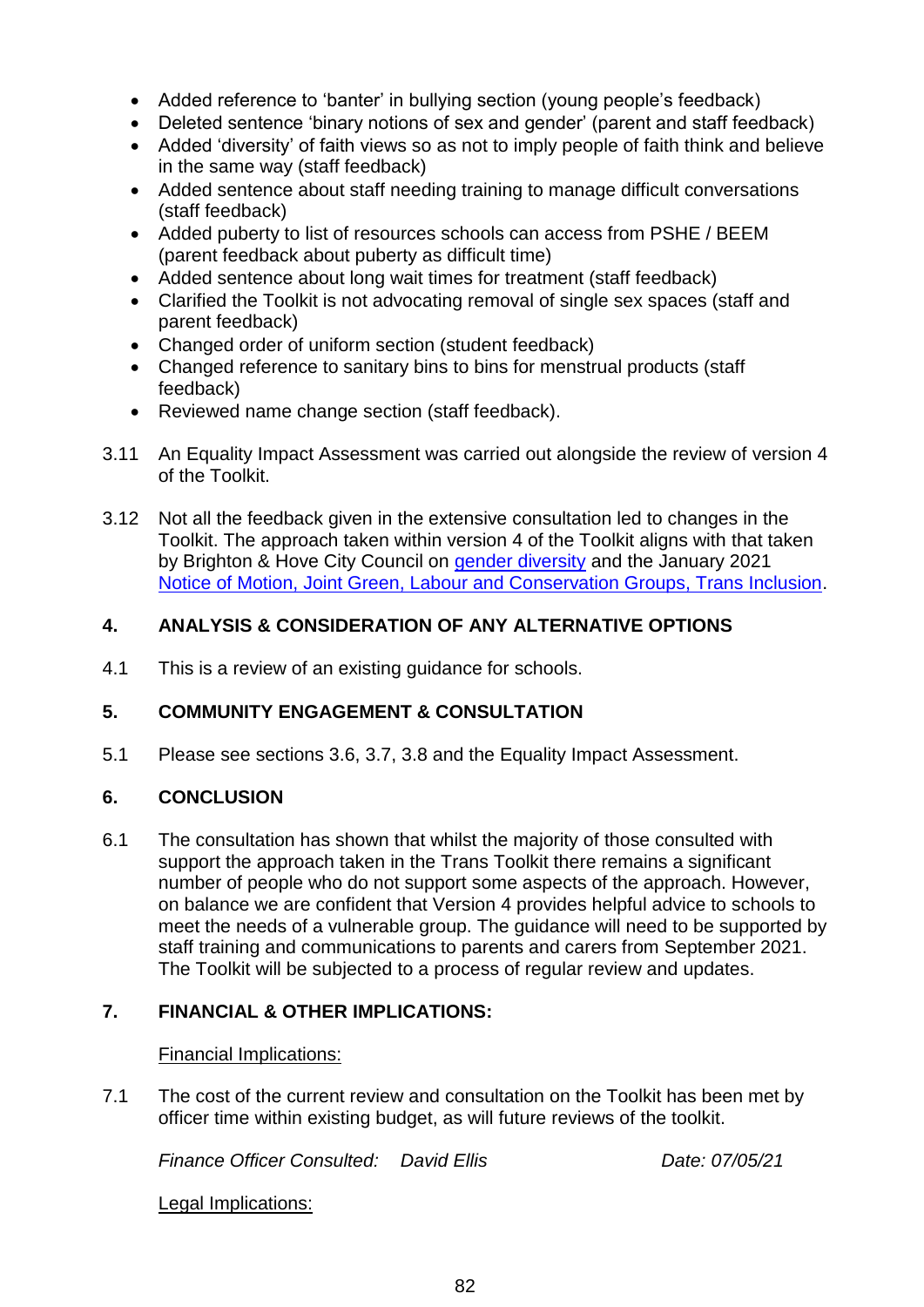The updated Trans Inclusion Schools Toolkit is a Brighton & Hove City council document, one of a range of guides developed to support schools in the city with their equality and inclusion practice. Under the Equality Act 2010 a person has the protected characteristic of gender reassignment if the person is proposing to undergo, is undergoing or has undergone a process (or part of a process) for the purpose of reassigning the person's sex by changing physiological or other attributes of sex. This can include pupils. The development of the toolkit has been the subject of consultation and an equalities impact assessment referred to within the report. The committee is being asked to recommend the use of the toolkit to schools. It will be a matter for schools whether they wish to adopt some or all of the toolkit. The draft toolkit has been the subject of legal advice and review in relation to the legal framework referred to therein. As well as providing reference materials, including existing national guidance, to promote equalities it provides schools with guidance as to considerations to take into account when faced with issues in promoting the welfare of transgender pupils in the context of the wider the school community. The guidance is clear that the approach of the school in relation to some issues will need to be case specific.

#### *Lawyer Consulted: Natasha Watson Date: 28 May 2021*

#### Equalities Implications:

7.3 The trans needs assessment and other evidence quoted in the context statement in Appendix 1 of the Toolkit provides the basis for the need for the Toolkit. The Toolkit advises schools to place their trans inclusion work within a wider equality framework and practice that includes work to prevent gender stereotyping and sexism and aims to meet the needs of all gender and sexual orientations.

The Toolkit reminds schools that trans pupils and students will have intersectional identities and provides some guidance on meeting the needs of trans pupils and students who are Black, Asian and Minority Ethnic, who have special educational needs and disabilities, who are adopted or are in care.

The toolkit is a guidance document to support inclusive practice, but it recognises that every situation will be different, and schools will make decisions on a case by case basis with the wider school context in mind, as they would with any guidance document.

Ongoing tailored support is also available to schools beyond the toolkit to help them respond effectively to any pupil's individual needs.

The toolkit is reviewed regularly and updated at least annually in line with best practice, national guidance, and to ensure that it is effective in the changing context.

7.2 An Equality Impact Assessment is included in these papers.

#### Sustainability Implications:

7.3 None